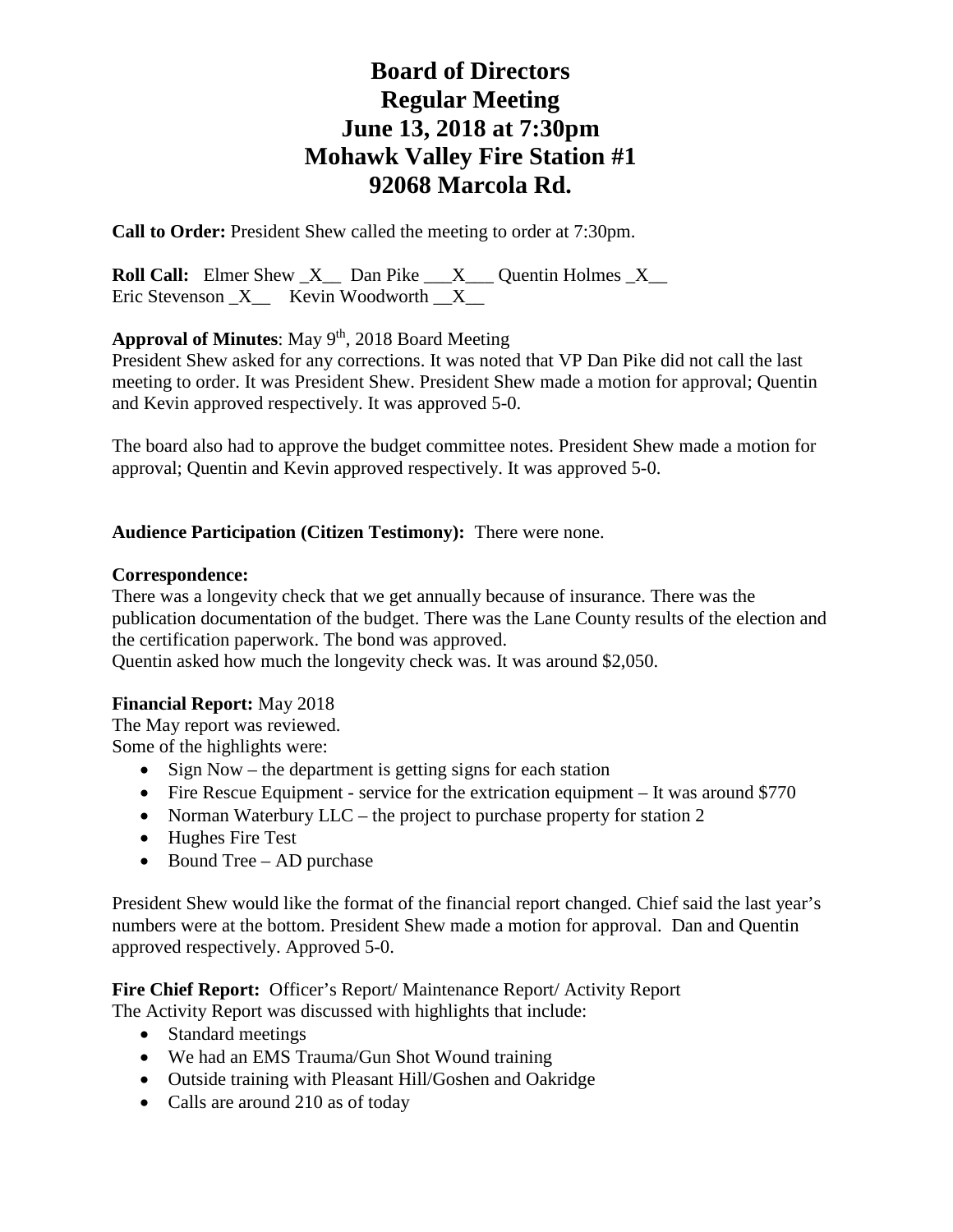### **Maintenance Report**

The April and May reports were both included since Chris was sick around the last meeting. Quentin wanted to know when the security cameras at stations 1,3, and 5 would be done. Chris said his summer help is starting next week so he is hoping that project can be done within 2 weeks.

Chris said that EPUD did an energy audit on Station 5 but didn't find anything. Chris is thinking maybe it is the installation.

Kevin said he received an email that the EPUD board voted to keep the tier system. The district is on a commercial payment structure.

### **Old Business**:

#### 1. Station 2

We are waiting for the surveying to be completed. Then we will get the deeds to the land. Once we get the deeds we will need to get septic approval, but it doesn't have to be installed, and a well.

#### 2. Bond

The bond was approved. The board needs to adopt the results of the election by resolution before the project can get started. President Shew signed the resolution. Dan notes that many voted no on it. Kevin wanted to know what happens next. Chief Wallace explained that the SDAO will help sell the bonds. The board will have to appropriate the money by resolution. A separate page in the budget will be added for the bond so we can see exactly how the money will be spent. Chief Wallace has already started a spreadsheet to document what was spent on each project. If we are under what the bond was approved for, the board can pay off the bond faster.

#### 3. Mary Cole Days

Mary Cole Days will be August  $11<sup>th</sup>$ . The parade will be at 10am. The volunteer association is working on an all you can eat breakfast for Sunday to show the community appreciation for approving the bond. Kevin wanted to know about the chili cook off. Chief Wallace said it has always been in October but can bring it up to the volunteer association.

#### **New Business:**

#### 1. Budget Resolution

In May the budget committee approved the budget. Now the board need to adoption it. Once approved, it will be published for both Lane and Linn counties. It does not include the bond until we sell the bonds.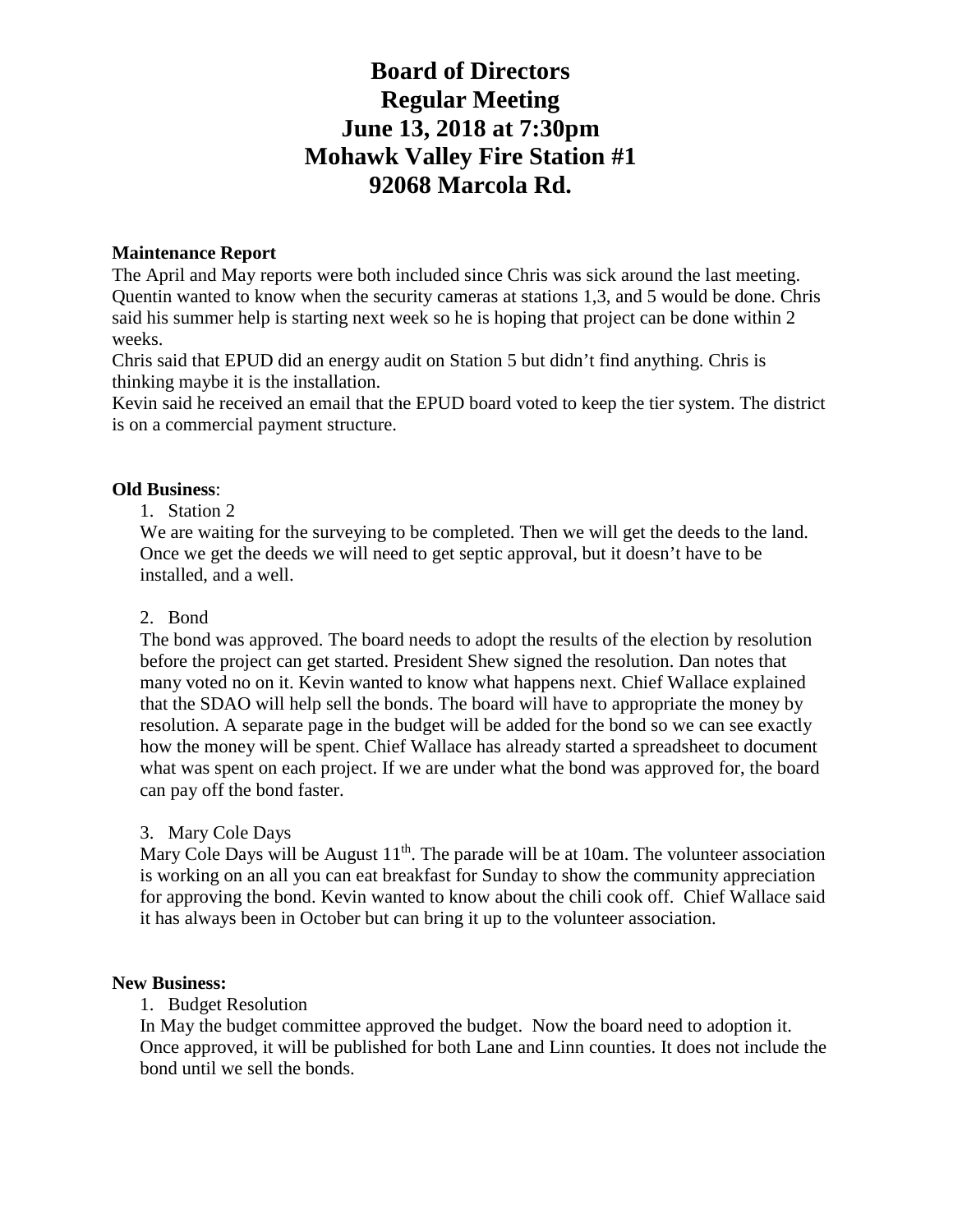## 2. Board Policies

Eric, Kevin, and Chief worked together to update the board policies. Kevin said attending the conference in Lincoln City helped with this process. Chief Wallace reviewed each item. Some highlights include:

- Position on the board should be voted on every 2 years. This was suggested by the SDAO
- A single check signer is allowed if there is witness in case a board member is not readily present
- Presidents Day is listed as a holiday. We were 1 of 2 districts not to include it.
- Performance Evaluation Policy is more outlined on when and where
- Discipline policy for paid staff

There is a discrepancy in the Time Off Policy and the Employment contract for the Chief.

3. Board Meeting Times

This is the last month the board meeting will be at 7:30pm. All meetings will now start at 7pm. They will be held the  $2<sup>nd</sup>$  Wednesday of each month. A list of the meetings was included in the packet. Chief will post on social media and other outlets.

### **Items Not on Agenda: None**

## **Future Meeting Agenda Items:**

1. Reader Board

The booster does not have money to replace the old sign but the school district and the Lion's club do. Eric would like to attend any meetings that happen about the reader board.

2. Rainbow Water Well

It is on record with the county that we have a well. There may have been a well from the previous occupant, but the district has never had one. It used to be a logging site.

This is Dan Pike's last meeting. He is resigning. He didn't have his resignation paper, but said he would get it to the President. It suggested it be read at the next meeting. The board will appoint a replacement to finish his term.

## **Next meeting is on July 11th, 2018 at 7:00pm**

Adjourn: Adjourned at 8:11pm. Quentin and Kevin approved respectively; approved 5-0.